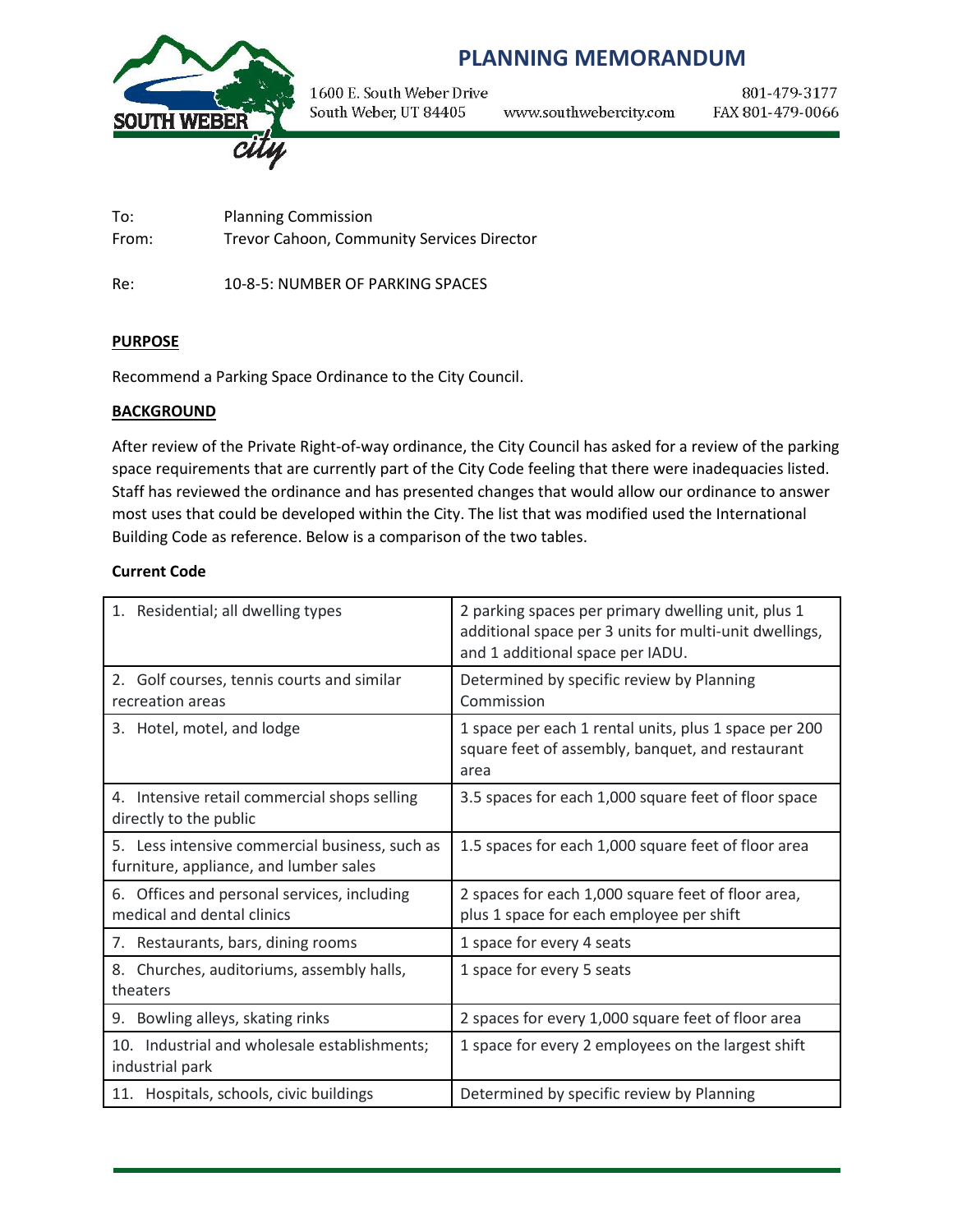|                                              | Commission                                         |
|----------------------------------------------|----------------------------------------------------|
| 12. Shopping centers, complexes, or rentable | At least 3.5 spaces per 1,000 square feet of floor |
| commercial space                             |                                                    |

# **Updated Table**

| <b>USE</b>                    | NUMBER OF PARKING SPACES REQUIRED                        |  |
|-------------------------------|----------------------------------------------------------|--|
| Assembly                      | 1 per 300 gross square feet                              |  |
| <b>Dwelling Unit</b>          | 2 per dwelling unit                                      |  |
| Multi-Family Dwelling Visitor | 1 per 3 dwelling units                                   |  |
| <b>Health Club</b>            | 1 per 100 gross square feet                              |  |
| Hotel/Motel                   | 1 per sleeping unit plus                                 |  |
|                               | 1 per 500 square feet of common area                     |  |
| Industry                      | 1 per 500 gross square feet                              |  |
| <b>Medical Office</b>         | 1 per 200 gross square feet                              |  |
| Office                        | 1 per 300 gross square feet                              |  |
| <b>Public Building/Space</b>  | Determined by specific review of the Planning Commission |  |
| Recreation; Commercial        | 1 per 500 gross square feet plus                         |  |
|                               | 5 per individual outdoor recreation space                |  |
| Restaurant                    | 1 per 100 gross square feet                              |  |
| Retail                        | 1 per 200 gross square feet                              |  |
| School                        | 1 per 3.5 seats in assembly rooms plus                   |  |
|                               | 1 per faculty member                                     |  |
| Warehouse                     | 1 per 500 gross square feet                              |  |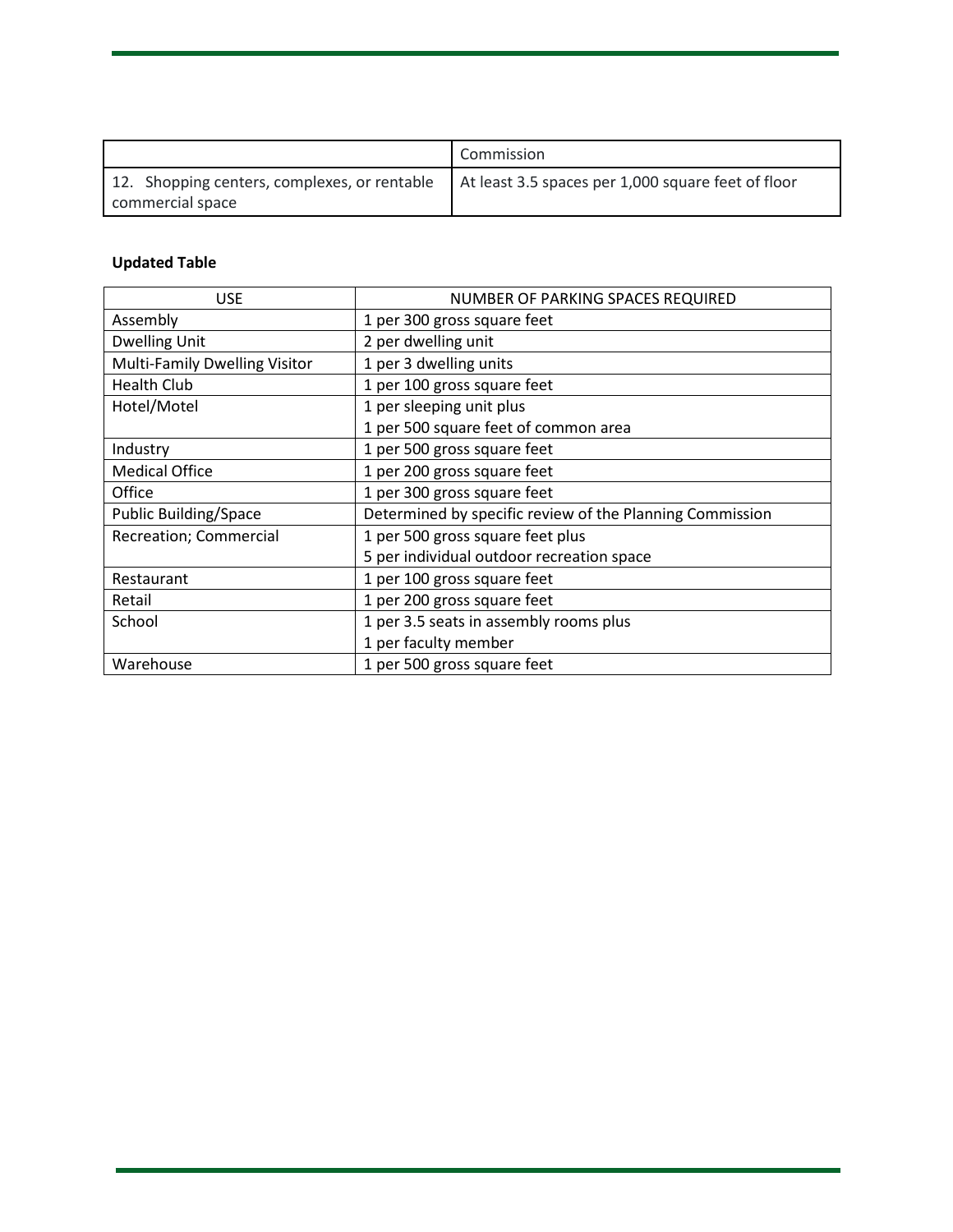### **ORDINANCE 2022-XX**

### **AN ORDINANCE OF THE SOUTH WEBER CITY COUNCIL**

**WHEREAS**, the South Weber City Council wishes to clarify and instruct the development process.

**WHEREAS**, the South Weber City Council desires to modify the parking requirements for various development types.

**WHEREAS**, the current South Weber City Code does not clarify all use types when determining parking requirements.

**NOW, THEREFORE, BE IT ORDAINED** by the City Council of South Weber City, State of Utah:

**Section 1. Chapter amended.** 10-8-5: NUMBER OF PARKING SPACES:

- A. Required: Except as may be provided elsewhere in this title, there shall be provided at the time of construction of any building or at any time any main building is enlarged or increased in capacity, minimum off-street parking space with adequate provisions for ingress and egress by standard-sized automobiles. If any land, structure or use is changed from one use to another which requires more off- street parking spaces as specified in subsection C of this section, there shall be provided such additional off-street parking for the new use as is required by this chapter.
- B. Parking Lot Characteristics: On each parcel of land developed for nonresidential uses, lots shall be constructed as follows:
	- 1. Surfacing: Each lot shall have an all-weather surfacing material and be maintained in good condition and kept clear and in an unobstructed and usable condition at all times. Responsibility for maintenance of the lot shall rest with the property owner. The lot shall provide adequate access to a street or alley.
	- 2. Grading: Parking lots shall be graded for proper drainage with surface water diverted in such a way as to keep the parking area free of accumulated water or ice.
	- 3. Lighting: Lots shall be properly illuminated with standards arranged so as to reflect light away from any adjoining residential buildings.
	- 4. Size Of Spaces: Each parking space shall measure at least nine feet (9') wide by eighteen feet (18') long.
- C. Specific Requirements For Each Land Use: Required off- street parking shall be provided for each use as listed below. Parking for uses not specifically listed below shall be provided in the same ratio as the use most nearly approximating the characteristics of the unlisted use, as determined by the planning commission. Parking shall be provided as follows, with spaces passed upon one or a combination of uses listed: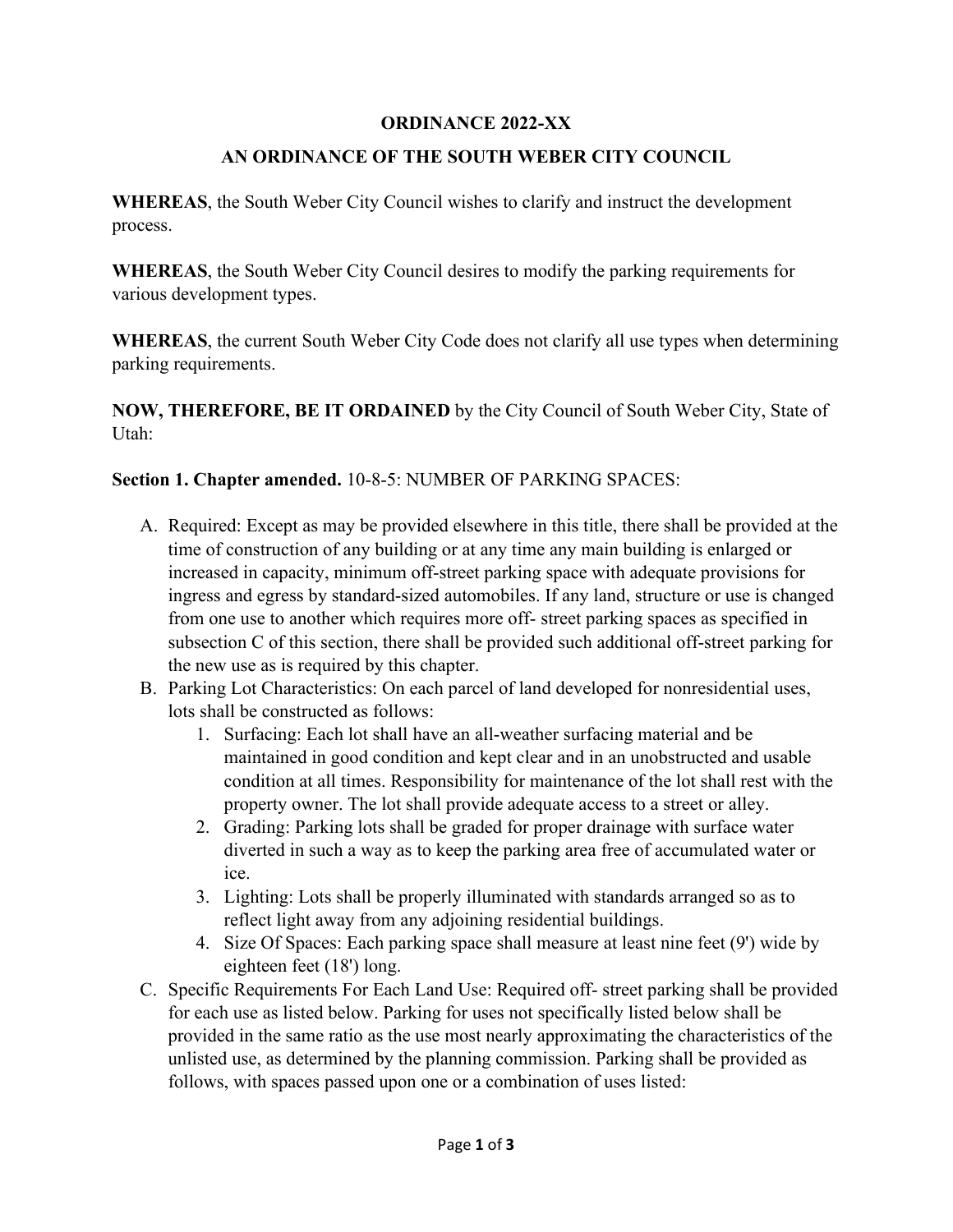| <b>USE</b>                    | NUMBER OF PARKING SPACES REQUIRED                        |  |
|-------------------------------|----------------------------------------------------------|--|
| Assembly                      | 1 per 300 gross square feet                              |  |
| Dwelling Unit                 | 2 per dwelling unit                                      |  |
| Multi-Family Dwelling Visitor | 1 per 3 dwelling units                                   |  |
| Health Club                   | 1 per 100 gross square feet                              |  |
| Hotel/Motel                   | 1 per sleeping unit plus                                 |  |
|                               | 1 per 500 square feet of common area                     |  |
| Industry                      | 1 per 500 gross square feet                              |  |
| Medical Office                | 1 per 200 gross square feet                              |  |
| Office                        | 1 per 300 gross square feet                              |  |
| Public Building/Space         | Determined by specific review of the Planning Commission |  |
| Recreation; Commercial        | 1 per 500 gross square feet plus                         |  |
|                               | 5 per individual outdoor recreation space                |  |
| Restaurant                    | 1 per 100 gross square feet                              |  |
| Retail                        | 1 per 200 gross square feet                              |  |
| School                        | 1 per 3.5 seats in assembly rooms plus                   |  |
|                               | 1 per faculty member                                     |  |
| Warehouse                     | 1 per 500 gross square feet                              |  |

**Section 2. General Repealer**. Ordinances in conflict with this ordinance are hereby repealed to the extent of such conflict.

**Section 3. Effective Date**. The City Council of South Weber City, State of Utah, has determined that the public health, safety, and welfare requires that this ordinance take effect immediately. Therefore, this ordinance shall become effective immediately upon passage and publication as required by law.

**PASSED AND ADOPTED** by the City Council of South Weber, Davis County, on the <sup>th</sup> day of 2021.

**\_\_\_\_\_\_\_\_\_\_\_\_\_\_\_\_\_\_\_\_\_\_\_\_\_\_\_\_\_\_ MAYOR: Jo Sjoblom**

 $\overline{\phantom{a}}$ **ATTEST:** City Recorder, Lisa Smith

| Roll call vote is as follows: |            |         |  |  |  |
|-------------------------------|------------|---------|--|--|--|
| Council Member Halverson      | FOR        | AGAINST |  |  |  |
| Council Member Soderquist     | FOR        | AGAINST |  |  |  |
| <b>Council Member Petty</b>   | <b>FOR</b> | AGAINST |  |  |  |
| Council Member Alberts        | FOR        | AGAINST |  |  |  |
| Council Member Dills          | EOR        | AGAINST |  |  |  |

## **CERTIFICATE OF POSTING**